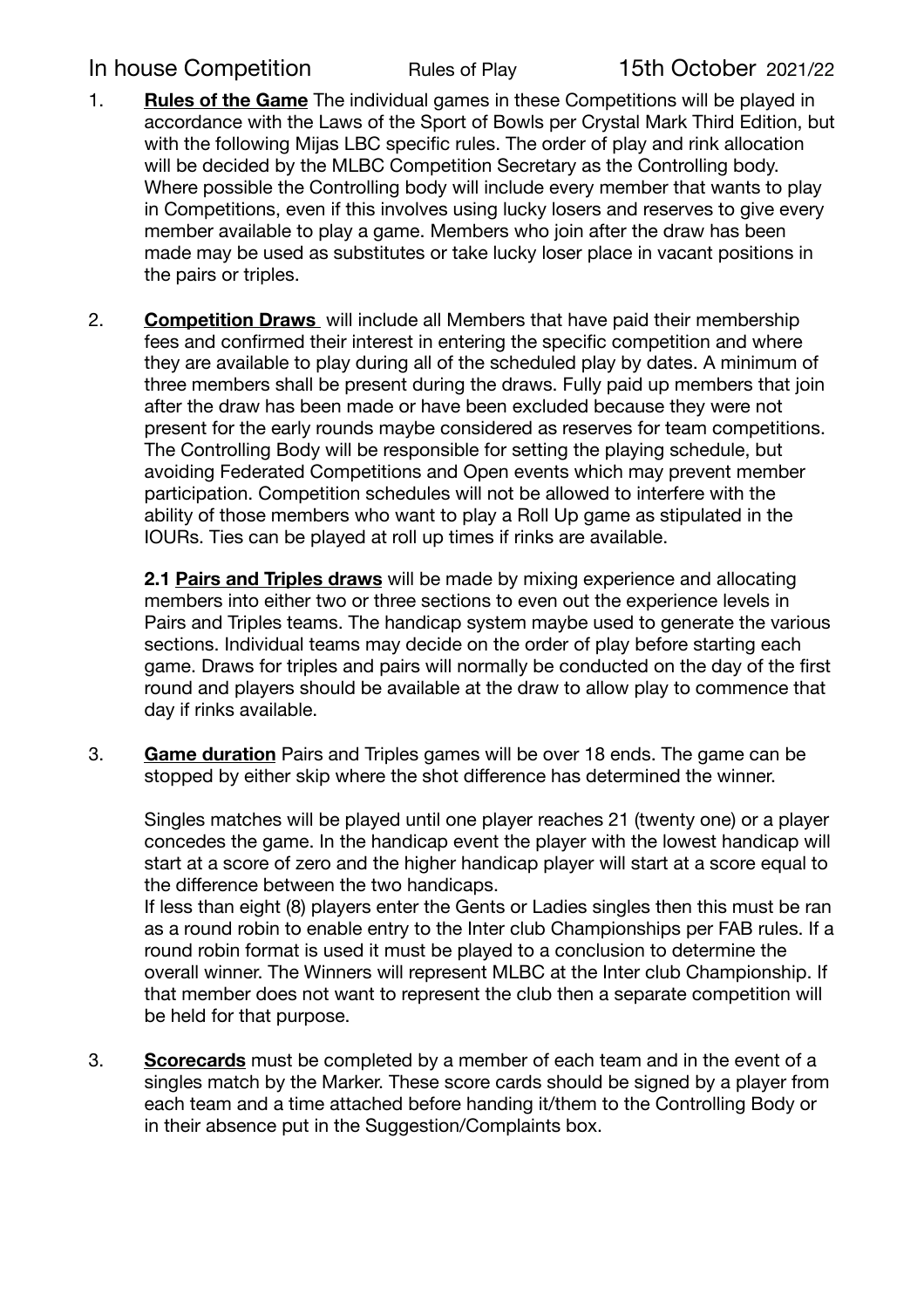## In house Competition Rules of Play 15th October 2021/22

- 4. **Rink Allocation** will be made by the Controlling body or by the players using all available rinks. No team/player will be permitted to play twice on the same rink on the same day.
- 5. **Ownership of the Mat** will be decided by a coin toss at the start of the game and in the event of an extra end. Two trial ends will be played prior to the start of play.
- 6. **A Burnt Jack** will be replayed from the end in which it was originally played unless both Skips/players agree to play from the opposite end.
- 7. **Dress code** for Competitors and markers shall be in accordance with the current dress code as specified in the IOURs and Noticeboards, unless the tie is only arranged just prior to play.
- 8. **Restrictions on Visits to the Head.** Only Singles players or Skips are allowed to visit the head and this will be restricted to a maximum of six visit per game. However, the skip not in possession of the mat may stay at the head until the opposing skip has played. If both skips approach the head at the same time the second skip can remain at the head until the first skip bowl comes to rest.
- 9. **Lucky losers** Will be used where there is a player/players short to complete either a pair or triples team. The draw will be organised to ensure the vacant player team is given a place in the second round (if possible) and the Lucky loser/s will be taken from the players in the same category as described in Clause 2.1 who lost in the Preliminary round. Only if all the teams are in the same round at the start of the competition will the lucky loser be taken from the same round, but from the opposite side of the draw.
- 10. **Reserves** will only be permitted if the member has not been included in the original draw. Where one or more members of different teams withdraw from the competition before playing a game, a new team can be formed by the Competition Secretary, if this enables a greater member participation. A blind draw will be made to determine the addition into each team and also which opposition team gets the bye if two teams are combined. Reserves will be permitted in all rounds except for the Final. A person that withdraws from a team, unless through injury or illness **will not be permitted** to rejoin the Competition as a reserve or in a reconfigured team.
- 11. **Play by/on dates** will be set by the Competition Secretary initially to accommodate the availability of the majority of the members. Games maybe played prior to that date if agreed by the all the players/skips. Extensions to the dates will only be allowed at the discretion of the Competition Secretary, due to weather, unplanned significant events that affects more than one competitor. This extension will be given so that it minimises the risk of interfering with the completion of the subsequent round on its planned fixture date.

The Drawn Triples and Handicap Competitions will be played to conclusion prior to the festive break and the Pairs and Championships thru January to March. The date for the Finals will be set by the Competition Secretary to accommodate those involved.